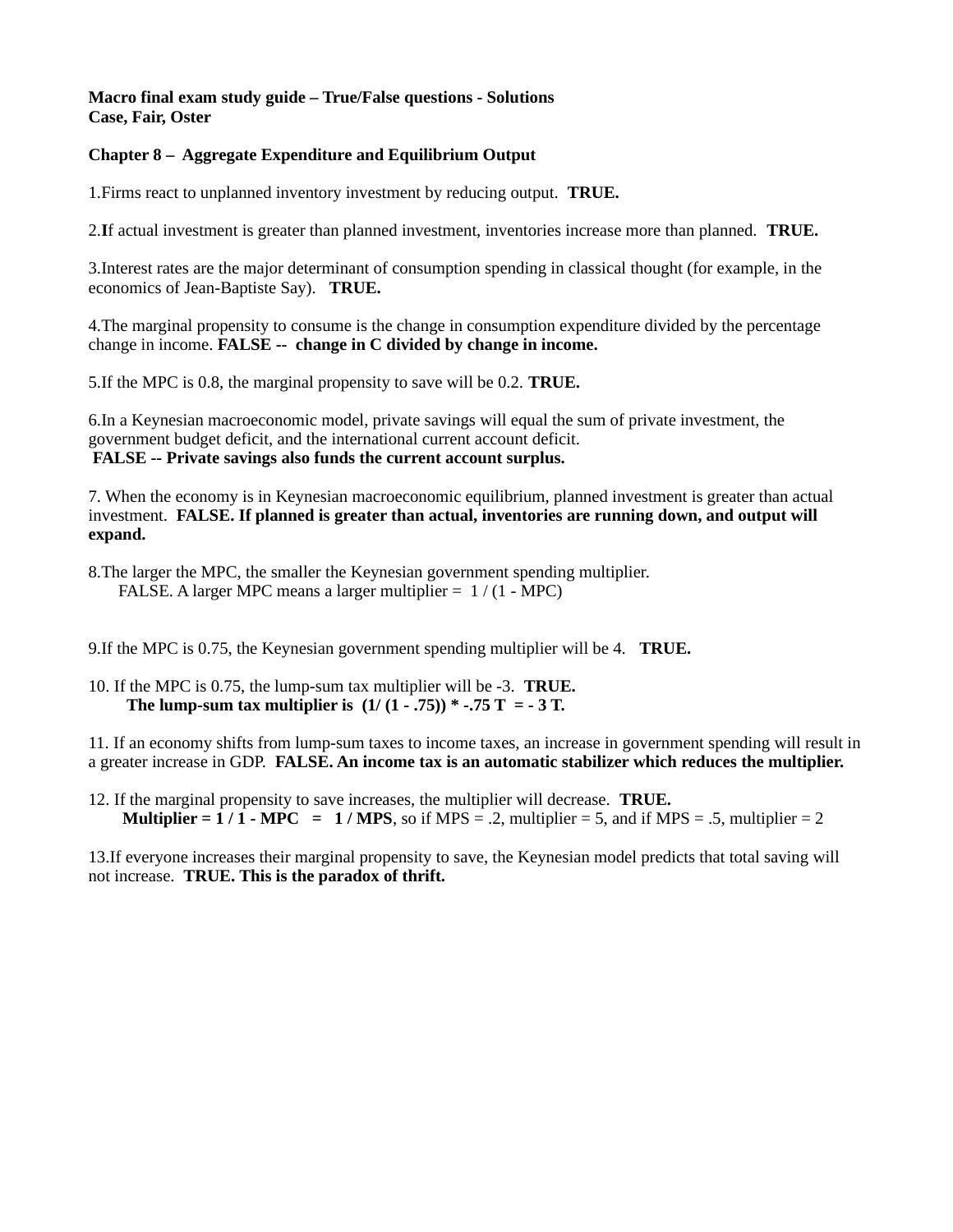# **Chapter 9 – The Government and Fiscal Policy**

1.Disposable income is income minus taxes plus transfer payments. **TRUE.**

2.When actual investment is greater than planned investment, the economy will grow.

### **FALSE. If Actual investment is greater than planned, inventories are building up, so firms will cut back on production, and the economy will contract.**

3. When  $G - T$  is positive, the government budget is in surplus.

#### **FALSE. If G > T, government spending exceeds tax revenues, and the budget is in deficit.**

4.If investment increases, the planned aggregate expenditure line on the Keynesian cross diagram becomes steeper. **FALSE. It shifts up, but does not become steeper.**

5.If the MPC increases, the planned aggregate expenditure line on the Keynesian cross diagram becomes steeper. **TRUE.**

6.In a simple Keynesian model (with lump-sum taxes and a MPC of 0.8), if the government increases spending by \$400 billion and increases taxes by \$400 billion, output will increase by \$400 billion.

#### **TRUE. The balanced budget multiplier is one.**

7.In a simple Keynesian model (with lump-sum taxes and a MPC of 0.8), a tax cut of \$ 20 billion will have less of an impact on GDP than an increase in government spending of \$ 10 billion.

 **FALSE. The tax multiplier would be -4, so a tax cut of \$ 20 billion would lead to GDP increasing by \$ 80 billion. The government spending multiplier is 5, so an increase in G of \$ 10 would lead to GDP increasing by \$ 50 billion.**

8.When taxes are given as a percentage of income, a higher tax rate implies a higher government spending multiplier. **FALSE - higher income taxes will lead to a lower multiplier.**

9.In an open economy, the government spending multiplier will be lower than in an economy without international trade. **TRUE.**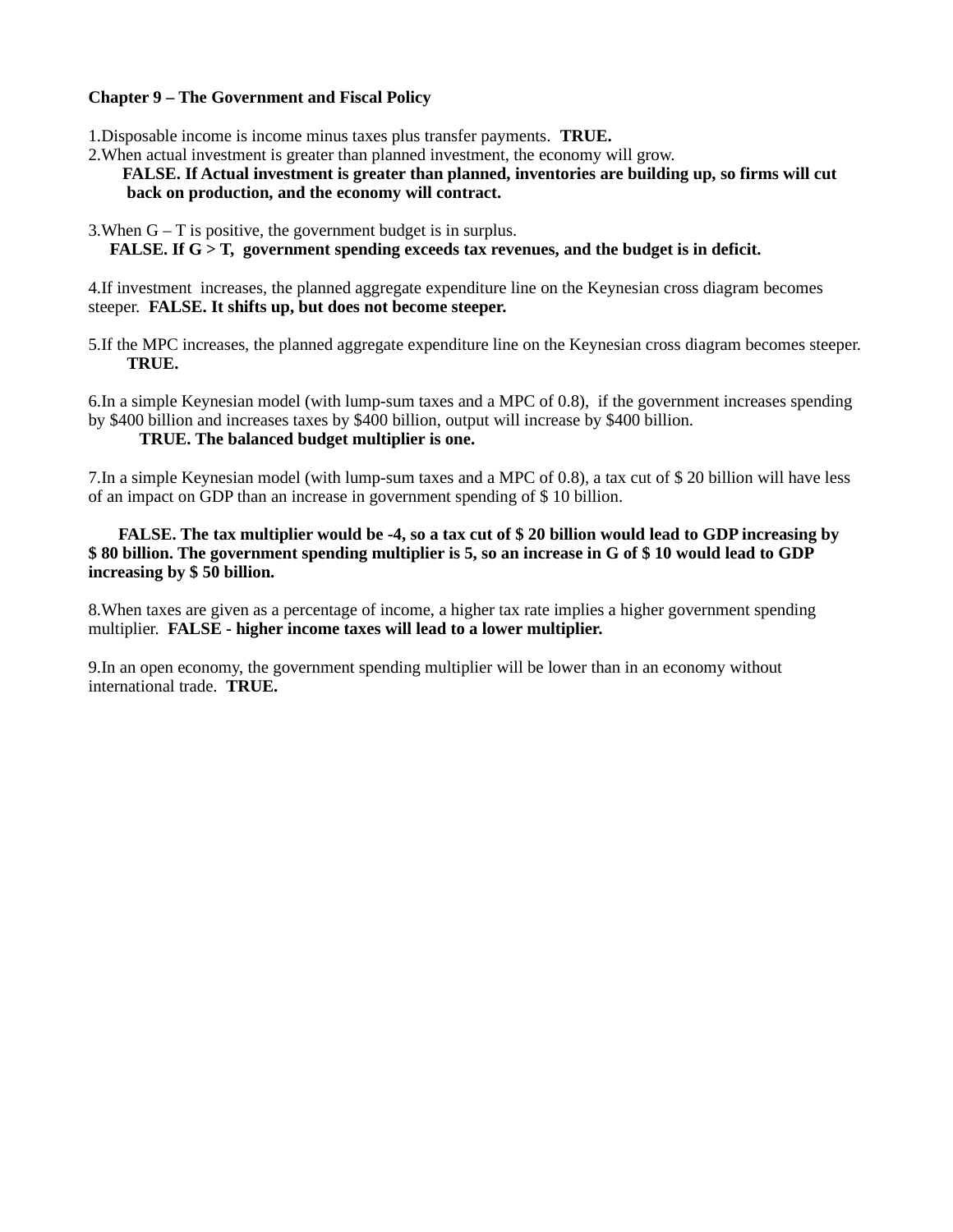# **Chapter 10. The Money Supply and the Federal Reserve System**

1.The most important role of money is to serve as a store of value.  **FALSE. The most important role for money is as a means of exchange.**

2.Only items defined by the government as legal tender count as M2.  **FALSE. Savings accounts are part of M2, but not in themselves legal tender.**

3.The major problem of barter is the need for a double coincidence of wants. **TRUE**

4.When you take \$ 100 from your savings account and deposit it in your checking account, M1 increases.  **TRUE. Savings is not a part of M1.** 

5.When you take \$ 100 from your savings account and deposit it in your checking account, M2 decreases.  **FALSE. M2 does not decrease because it also includes M1.**

6.If a bank sells a \$ 10,000 Treasury bill to the Federal Reserve, and receives a credit in its account with the Fed, the money supply will increase by  $\frac{2}{3}$  10,000.

 **FALSE. The money supply will increase by more than \$ 10,000 due to the money multiplier. If the reserve requirement were 10 percent, the money multiplier would be 10, and the money supply would increase by \$ 100,000 in the simple money multiplier model.**

7.If a bank sells a \$ 10,000 Treasury bill to the Federal Reserve, and receives a credit in its account with the Fed, the money supply will decrease by \$ 10,000.

 **FALSE; the money supply increases by more than \$ 10,000, as in the previous question.**

8.If a bank has liabilities of \$ 3 million and a net worth of \$ 1 million, its assets will be \$ 2 million. **TRUE.**

9.A bank will list the mortgage loans it makes as liabilities. **FALSE. They are assets to the bank.**

#### 10.A bank is said to have a "liquidity problem" when its capital is too low to cover likely losses on bad loans.  **FALSE. This is a solvency problem. A liquidity problem would arise if reserves were insufficient to cover withdrawals.**

11.The Federal Reserve will act as a "lender of last resort" if a bank runs into liquidity problems. **TRUE.**

12.The required reserve ratio is 0.25 (twenty-five percent) and a bank has \$ 800 in deposits. Its actual reserves are \$ 300, so it will have excess reserves of **\_\_\_100\_\_\_. With a reserve ratio of 25 %, required reserves would be \$ 200.**

13.The policy making body of the Federal Reserve System is known as the **\_Federal Open Market Committee\_\_**

14.The one Federal Reserve Bank that is automatically a member of the policy making body of the Fed is the Washington, DC bank. **FALSE. The New York Fed is th only automatic member of the FOMC.**

15.Most \$ 100 dollar bills issued in the US are issued by the Federal Reserve Bank of Atlanta. **TRUE.**

16.The Federal Reserve is headed by the Secretary of the Treasury. **FALSE. The Secretary of the Treasury (Tim Geithner) is not the same as the Chairman of the Board of Governors of the Fed (Ben Bernanke)**

17.A decrease in the required reserve ratio will normally increase the money supply. **TRUE.**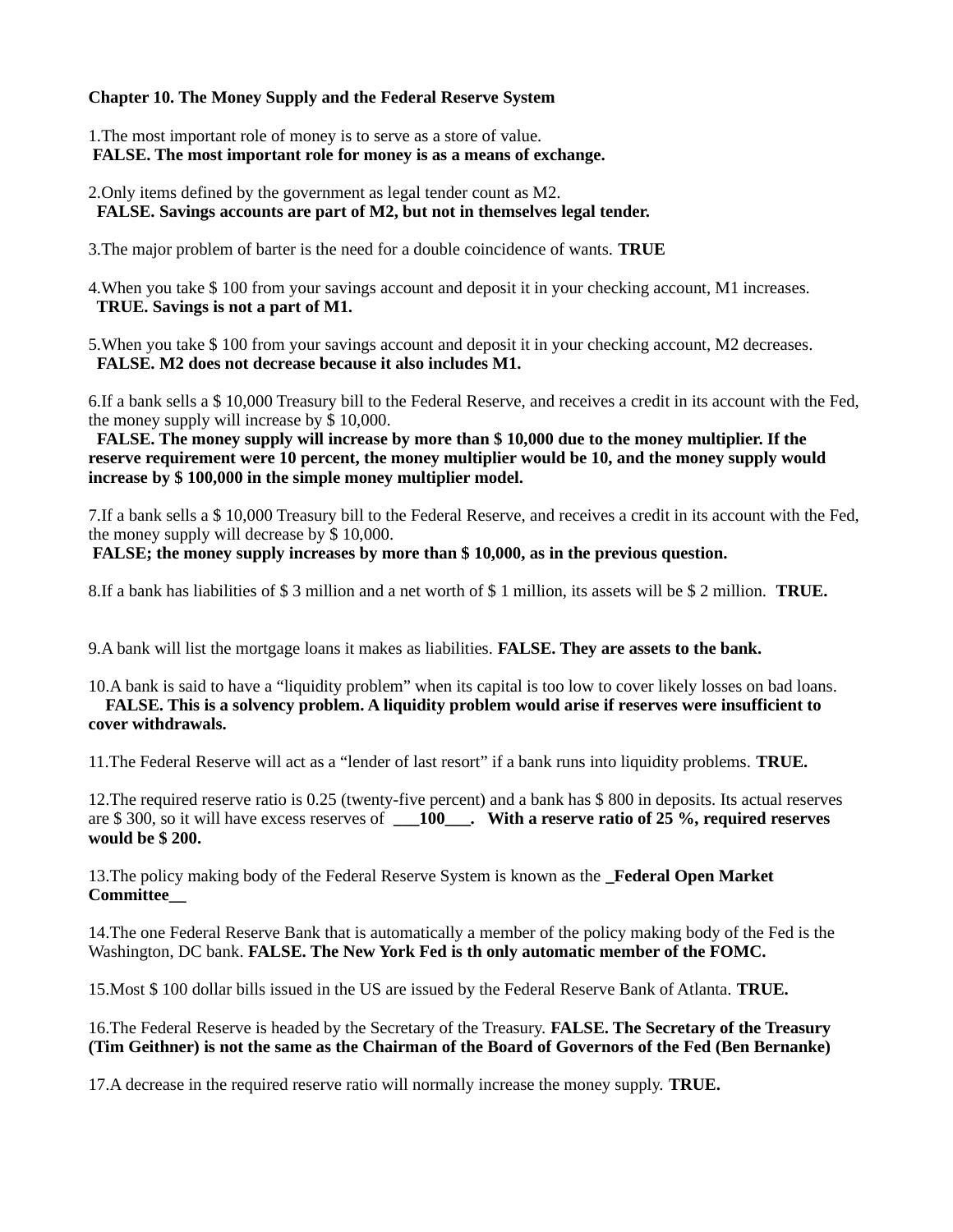18.The most commonly used tool of monetary policy by the Federal Reserve system is to change the discount rate. **FALSE - Open market operations are the most frequently used tool.**

19.An open market purchase of government securities (such as Treasury Bills) by the Fed will decrease the money supply and raise the interest rate. **FALSE - the purchase adds to bank reserves, and they will use the reserves to increase the supply of loans (lowering the interest rate) and to expand the money supply as the create checking deposits in the process of making loans.**

20. The most commonly used tool of monetary policy by the Fed is to change the reserve ratio.

**FALSE. Open market operations are much more frequently used, as changing the reserve ratio can be very disruptive.**

### **Chapter 11. The Demand for Money**

1.The rate of interest is the opportunity cost of holding money. **TRUE**.

2.More frequent switching from bonds to money will result in a higher opportunity cost of holding money and lower money management costs. FALSE. **The money management costs will increase; in return, you get a lower opportunity cost as a result of holding smaller amounts of money.**

3.The optimal money balance desired will be higher if the CPI is higher. **TRUE. A higher price level means than you need more money for a trip to the store.**

4.The optimal money balance desired will be higher if the inflation rate is higher**. FALSE. Inflation will erode the value of the money held, so it is best to hold less money if inflation is higher.**

5.The optimal money balance desired will be higher if the interest rate is higher. **FALSE. The interest rate is the opportunity cost of holding money, and if this increases, less will be held.**

6.The optimal money balance desired will be higher if the level of real income is higher. **TRUE.**

7.If people think that interest rates are above normal levels, they will want to hold bonds in anticipation of a rise in bond prices. **TRUE, as falling interest rates mean rising bond prices.**

8.Investors will probably wish to hold bonds when interest rates are low in the hope of selling them at higher prices when interest rates increase. **FALSE. When interest rates increase, bond prices will fall.**

9.If the money supply increases, and the price level is unchanged, interest rates will fall. **TRUE**.

10.If the money supply and the price level both increase by 10 percent, interest rates will not change. **TRUE, if we assume Md = k \* P \* Y** / r, so %  $\mathbf{A}$  M = %  $\mathbf{A}$  k + %  $\mathbf{A}$  P + %  $\mathbf{A}$  Y - %  $\mathbf{A}$  r

11.The Fed has more control over long-term interest rates than short-term interest rates.  **FALSE. Federal Funds is well controlled by the Fed; long run mortgage or corporate bond rates are not.**

12."Federal funds" are the interest rates charged by the Fed on its loans to commercial banks.

 **FALSE. Federal funds are the rates charged on interbank loans (often requested to meet the Fed reserve requirement).**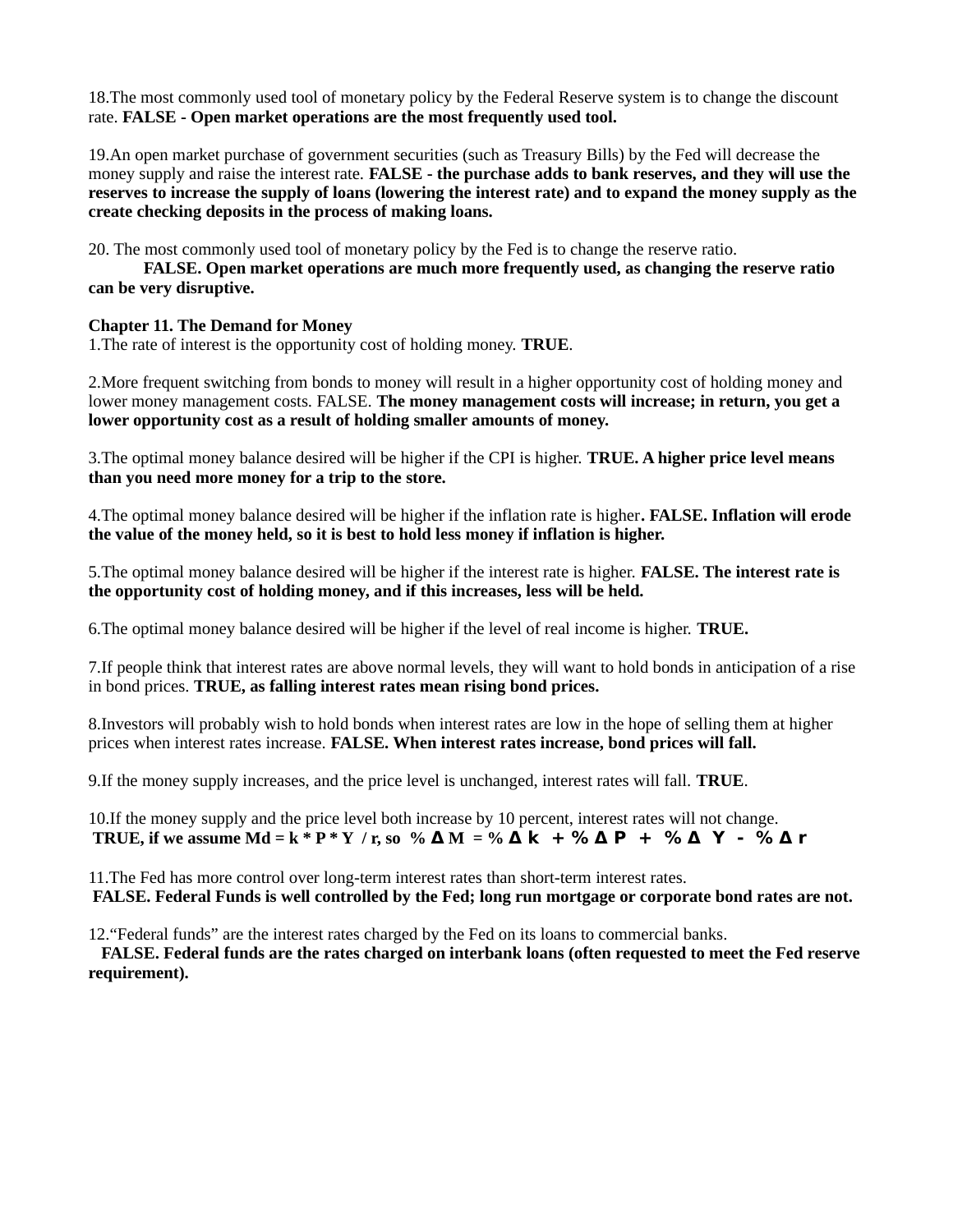# **Chapter 12. Aggregate Demand in the Goods and the Money Markets.**

1.The axes of the goods market-money market graph in Chapter 12 (the IS-LM graph) are real GDP or income on the horizontal axis and the interest rate on the vertical axis. **TRUE**

2.An increase in the money supply will lead to a shift down and to the right of the money-market (LM) curve.  **TRUE**

3.The study by Gilchrist, Natalucci and Zakrajsek finds that investment spending is highly responsive to interest rates, and will drop by more than one percent when interest rates increase by one percent. **TRUE**

4.The tendency for increases in government spending to cause decreases in private saving is known as the crowding out effect. **FALSE - causes decreases in private investment due to increase in interest rates**

5.If investment is more responsive to changes in interest rates, the crowding-out effect will be greater, and therefore fiscal policy will be less effective in increasing GDP. **TRUE**

6.An increase in government spending and an increase in investment will, unambiguously, lead to higher interest rates, according to the goods-money-market graph (IS-LM graph).

# **TRUE - both shift the IS curve to the left and up.**

7.A policy mix of a contractionary fiscal policy and a contractionary monetary policy will, unambiguously, result in a higher interest rate.

 **FALSE -- the contractionary fiscal policy will tend to reduce the interest rate, since the government is borrowing less. While the contractionary monetary policy will tend to increase the interest rate, the outcome in terms of the interest rate is ambiguous -- the interest rate may increase or decrease.**

8.A policy mix of a contractionary fiscal policy and an expansionary monetary policy, will, unambigously, result in a lower interest rate. **TRUE. But the impact on GDP will be ambiguous.**

9.GDP will decrease due to a movement along the aggregate demand curve when the price level rises because the increase in price level causes the demand for money to increase and hence the interest rate to rise. **TRUE.**

10.Each point along the aggregate demand curve represents a point at which the goods market and money market are in equilibrium, given the money supply, the level of government spending, taxes and investment demand.  **TRUE.**

11.Only the goods market is in equilibrium at any point along the AD curve; the money market may or may not be in equilibrium.

#### **FALSE. Along the AD curve, both the goods market (IS) and the money market (LM) are in equilibrium.**

12.An increase in the money supply will shift the AD curve upwards and to the right.  **TRUE.**

- 13.When the overall price level rises, consumption falls due to the real wealth effect.  **TRUE. The real value of checking accounts or ownership of bonds falls.**
- 14.A cut in taxes will shift the AD curve upwards and to the right. TRUE.
- 15.An increase in the overall price level causes the AD curve to shift down and to the left. **FALSE -- it causes a movement upwards along the AD curve, meaning lower GDP.**